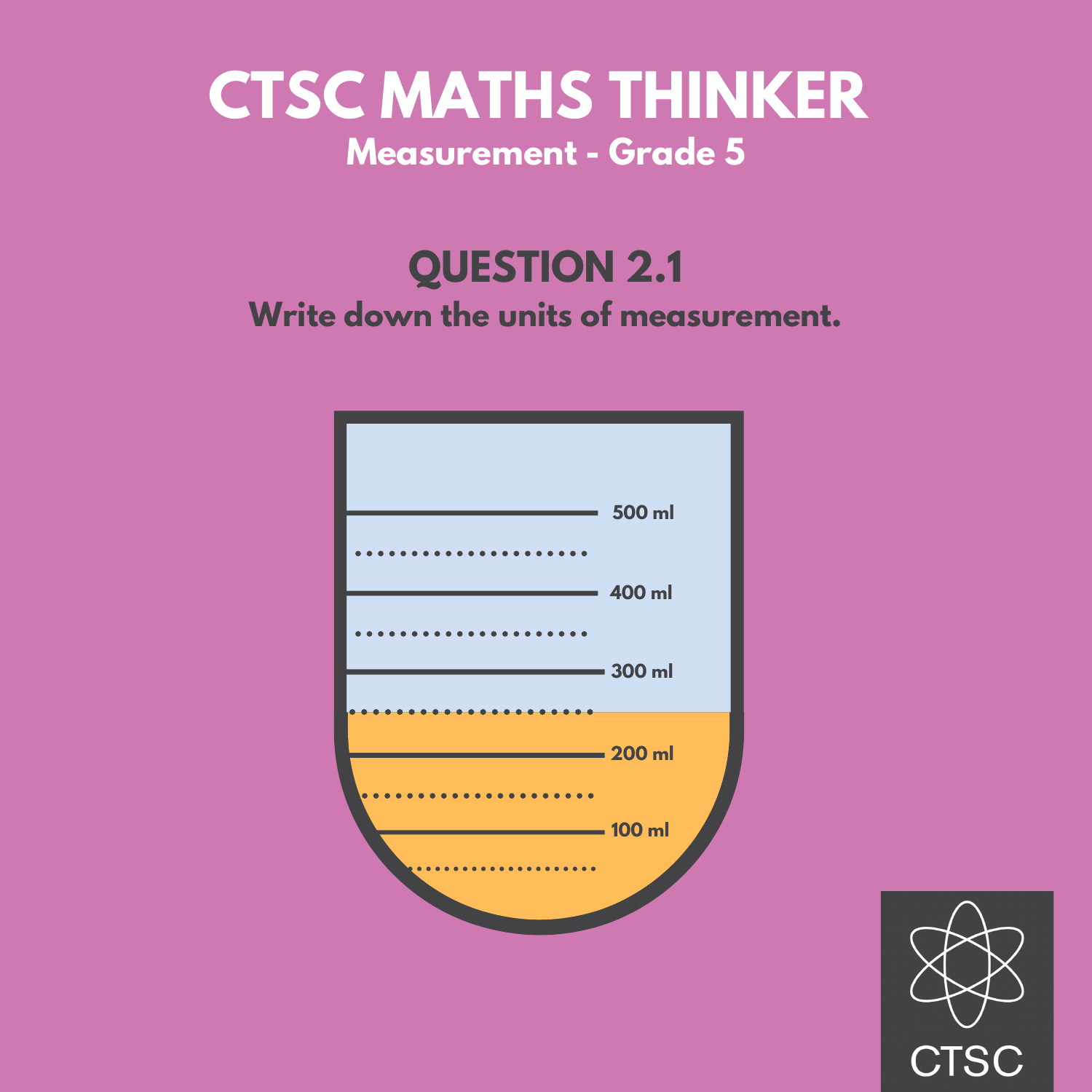#### **QUESTION 2.2**



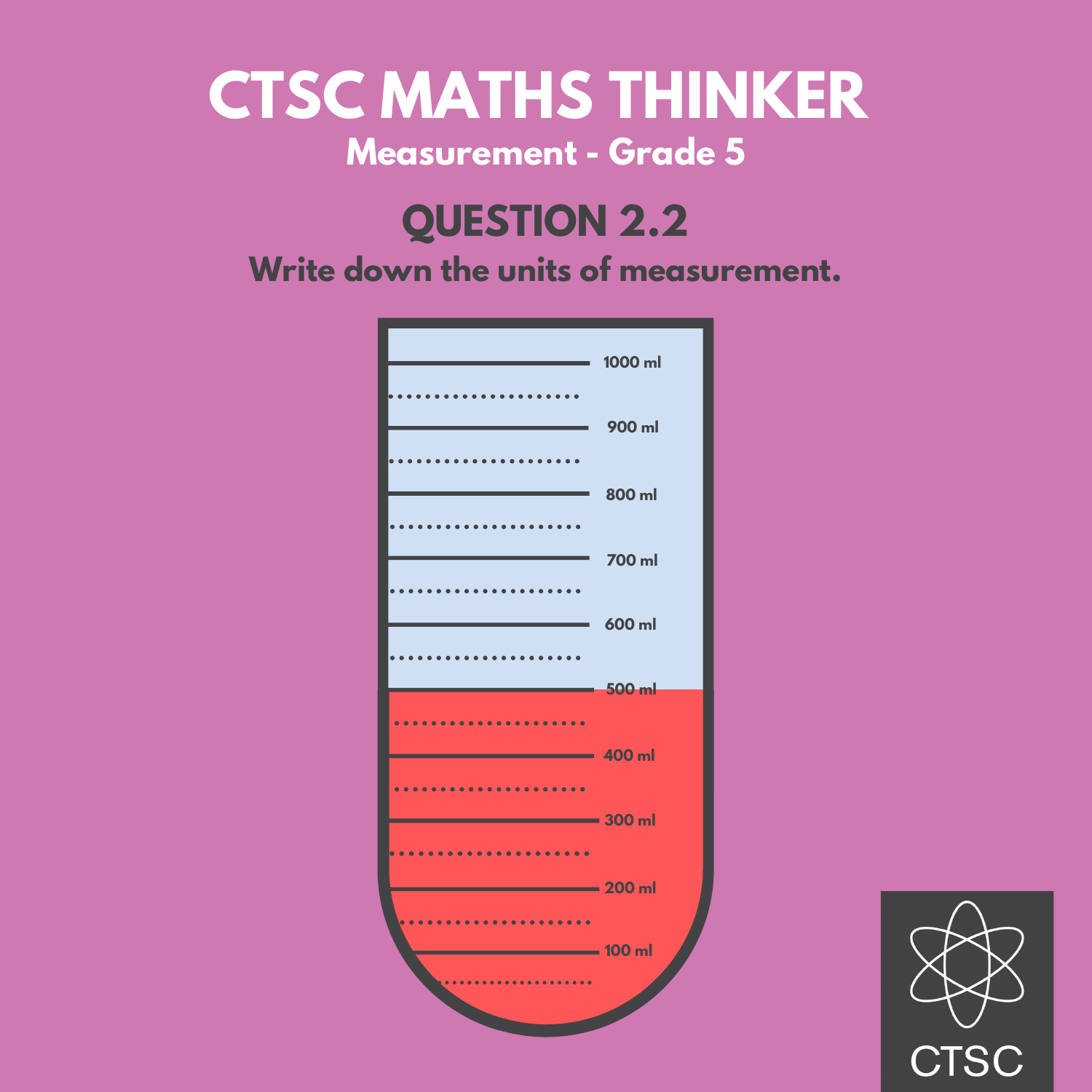#### **QUESTION 2.3**



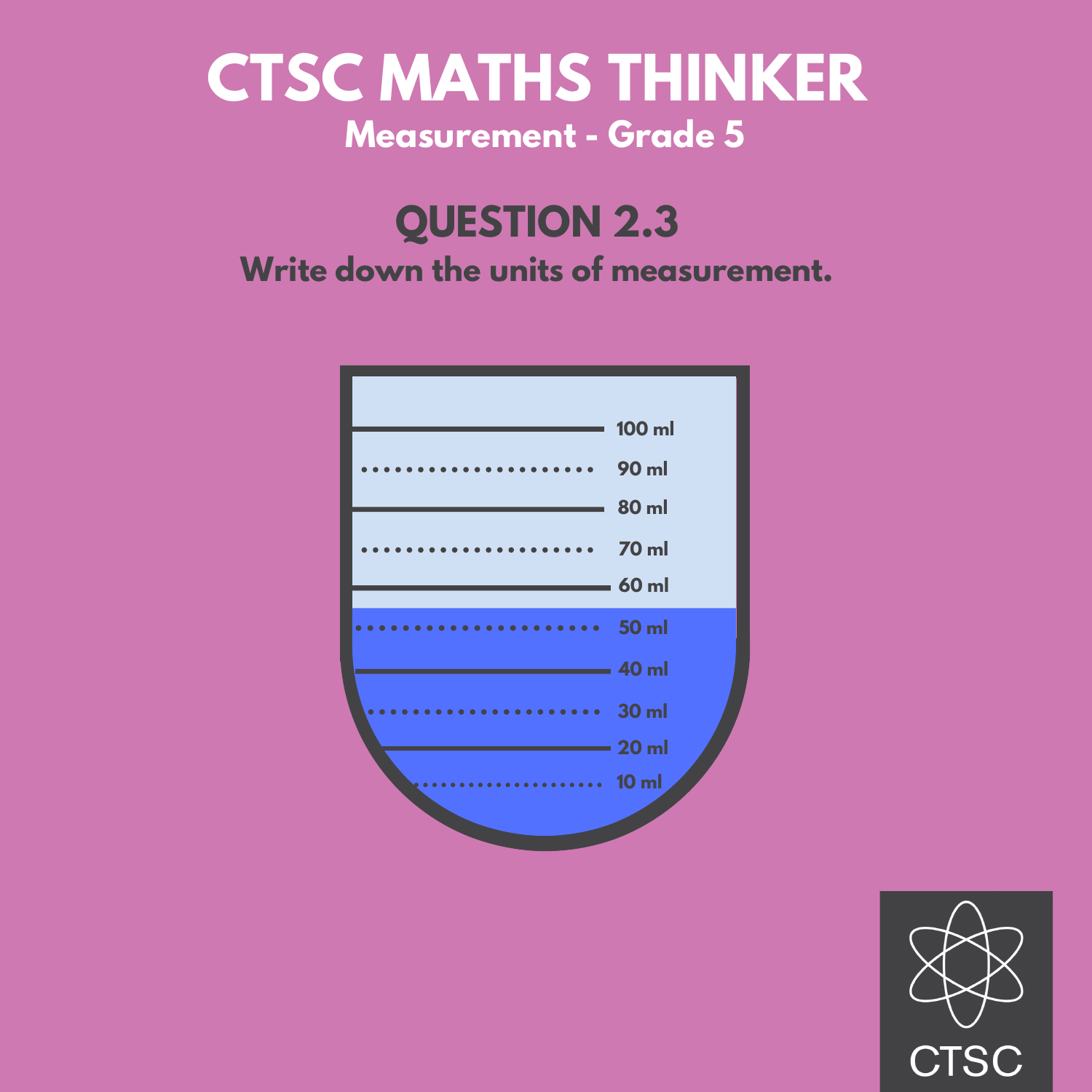## **QUESTION 2.4**



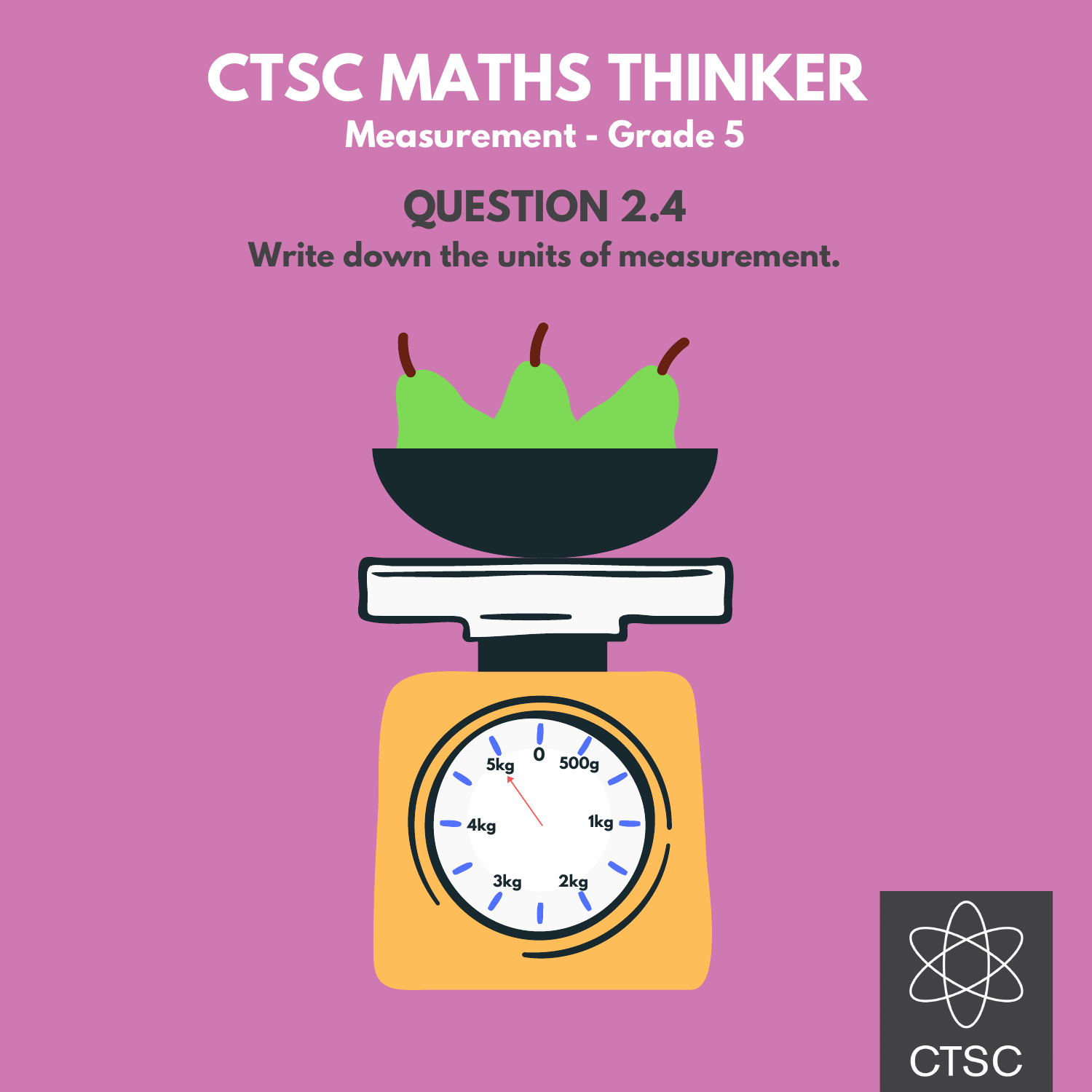#### **QUESTION 2.5**



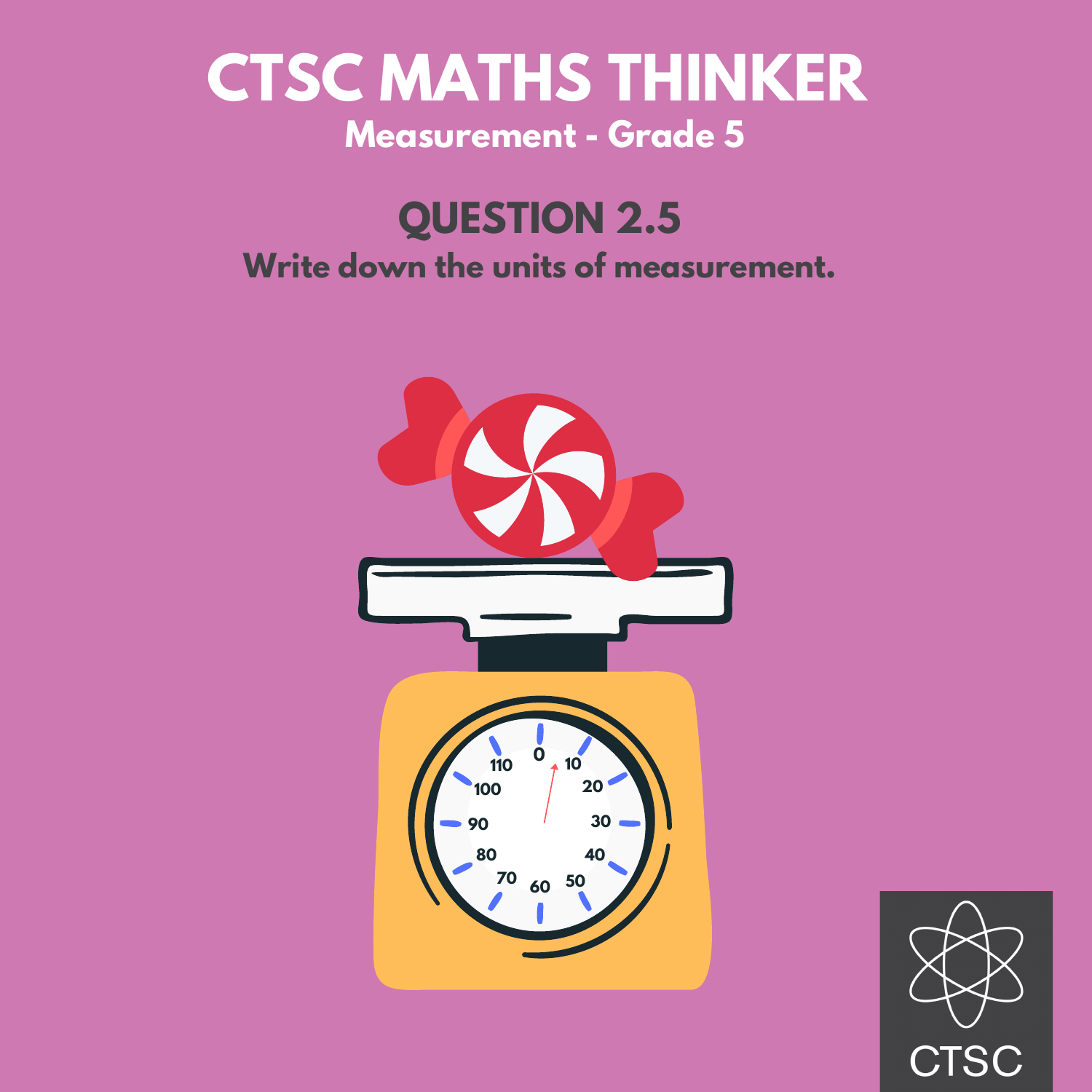# **CTSC MATHS THINKER**

#### **Measurement - Grade 5**

#### **QUESTION 2.6**



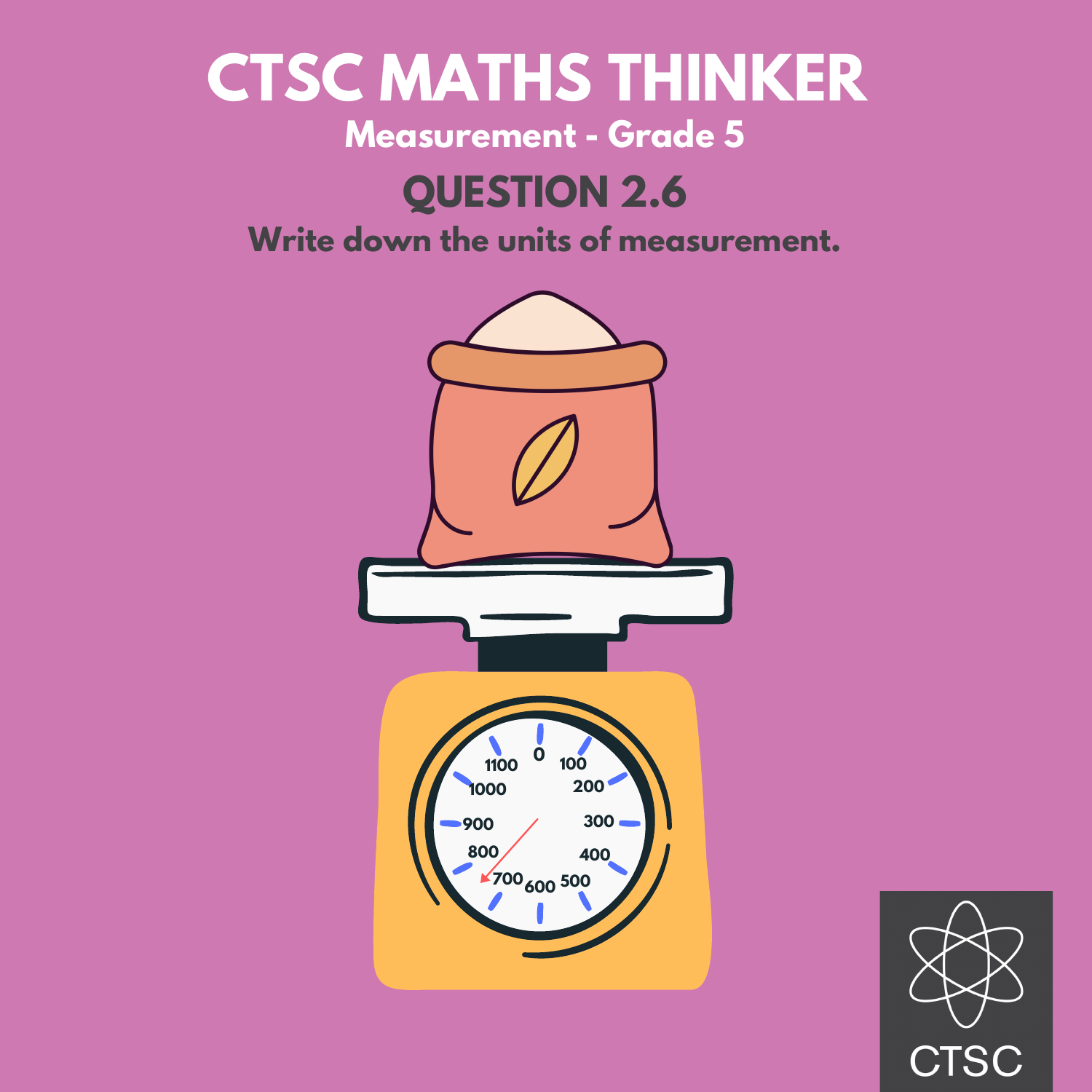## **QUESTION 2.7 - 2.9 CTSC MATHS THINKER Measurement - Grade 5**

#### **Write measurements in centimetres and millimetres.**